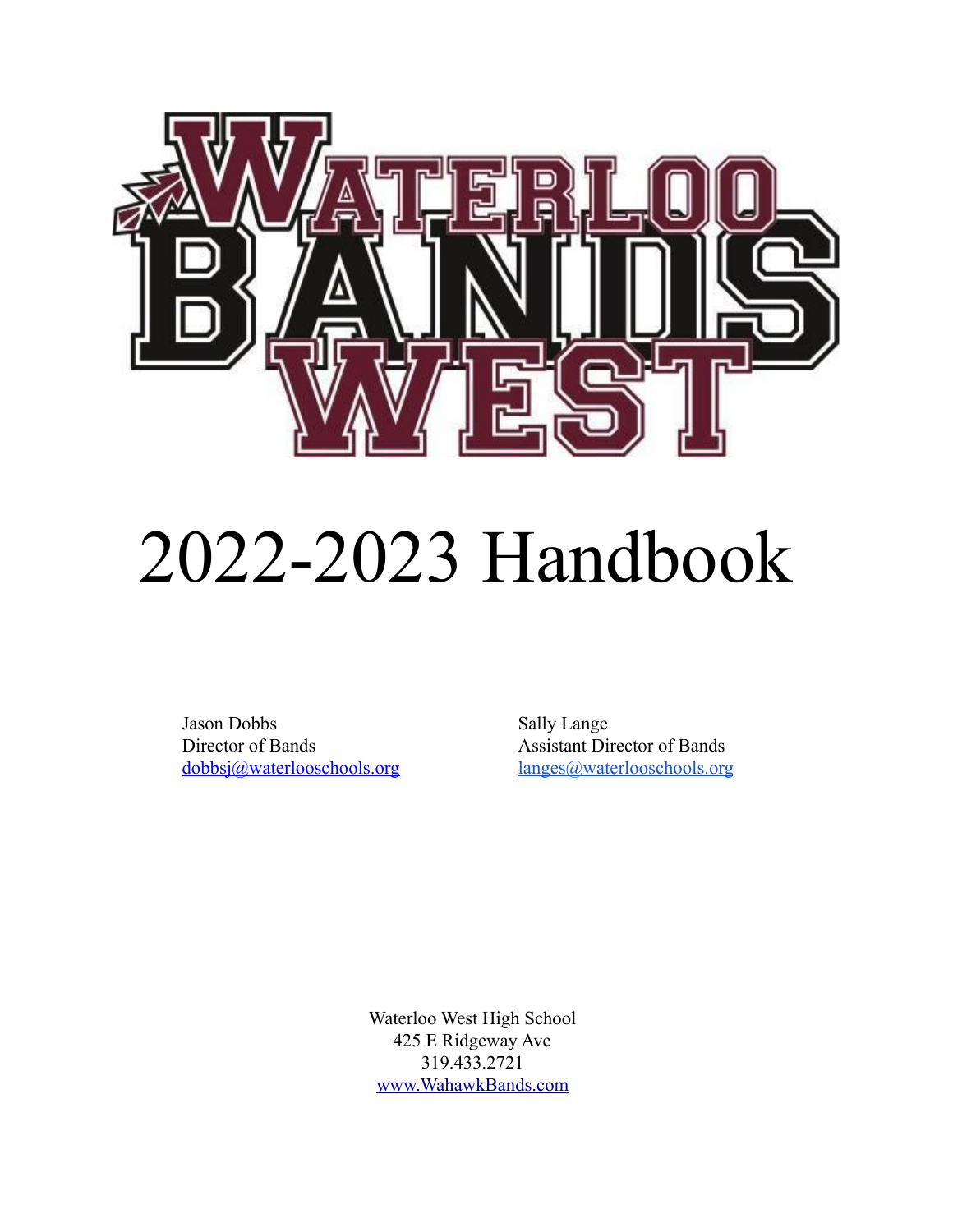

# **Table of Contents**

Waterloo West Band Program *Wahawk Marching Band Concert Band Solo & Ensemble Festival Lessons Pep Band Jazz Band Symphony Orchestra Musical Pit Orchestra Music Theory Jazz Improvisation Music Performance* Grading Policy *Band Lesson Rubric Drill and Music Notebook Dot Book* Attendance Policies *Tardiness to or Absence from Rehearsal Absence from Performance Alternate Travel Plans* Rules and Regulations School Owned Instruments Uniforms Band Letter 12 Schedule of Major Performances 13 Band Boosters 14 West High Instrument Rental Contract 16 Participation Contract 18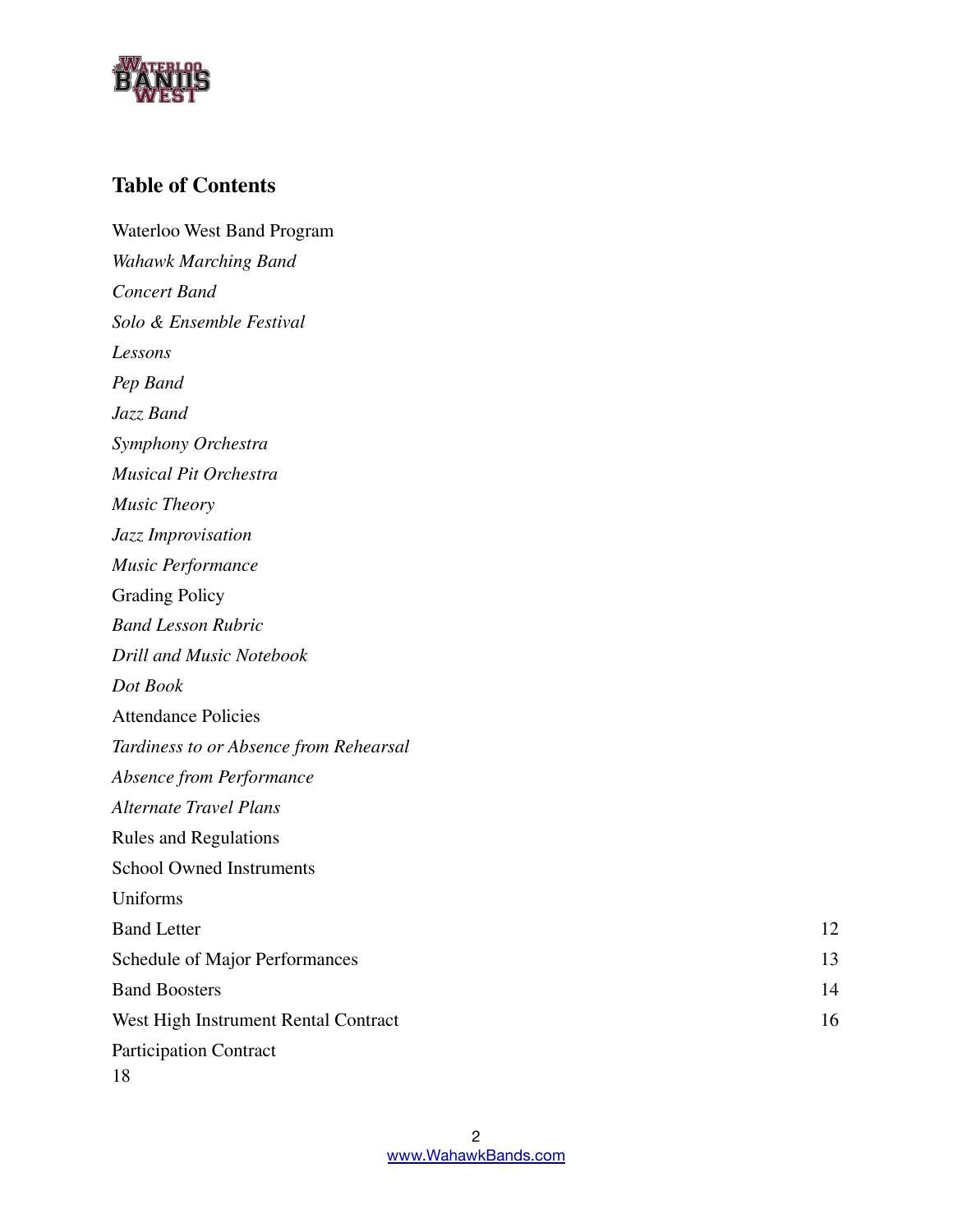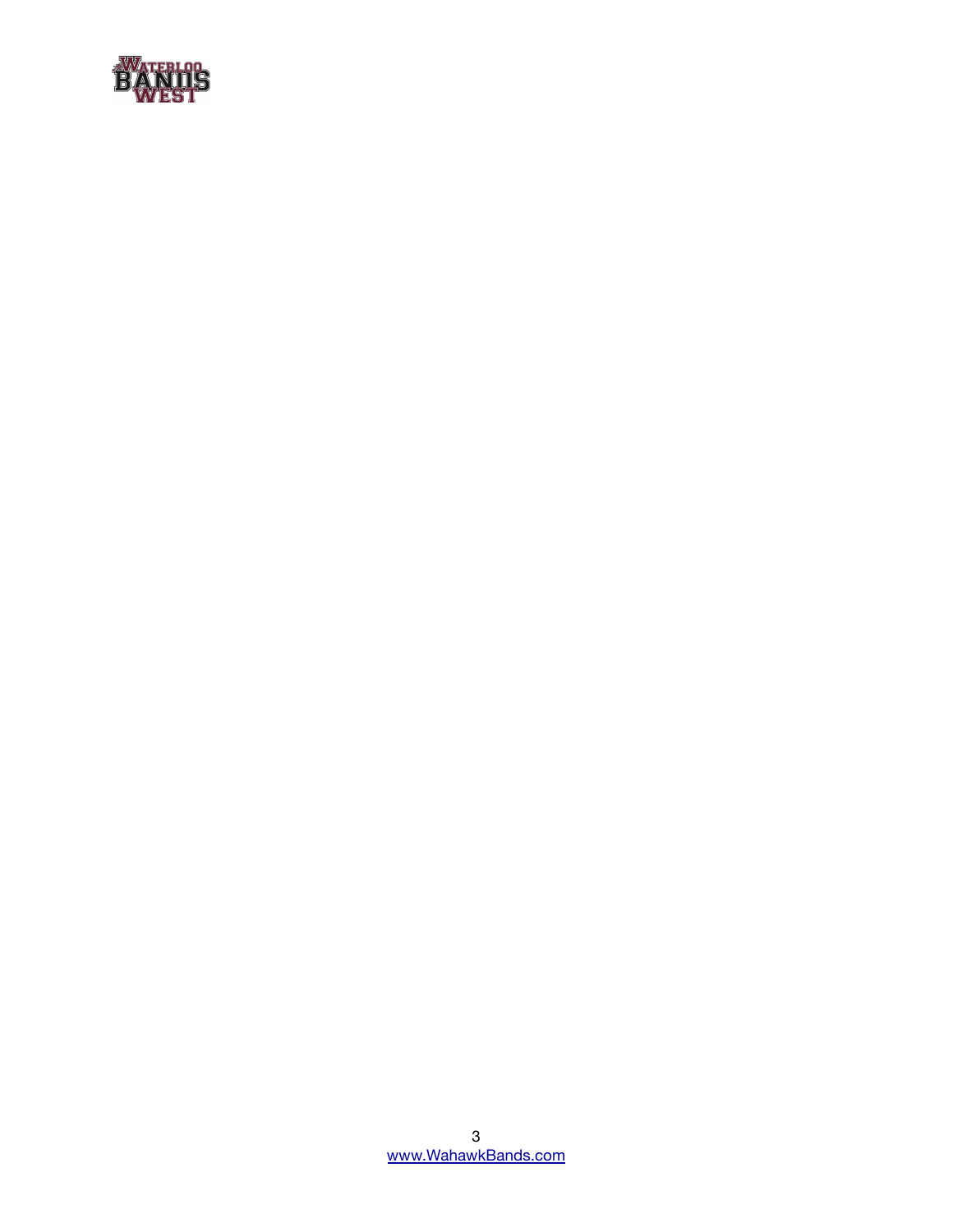

## **Waterloo West Band Program**

The Waterloo West High School Band Program has a long tradition of excellence in music. The Wahawk Band prides itself on a well-balanced program with a focus on music education, performance and a commitment to teaching students how to succeed in life through hard work and a passion for learning. Ensemble offerings include the Wahawk Marching Band, Concert Band, Symphonic Band, Jazz Bands and Pep Bands. Students also have the opportunity to perform in a Solo & Ensemble Festival, Symphony Orchestra, and various honor bands.

Membership is open to all high school students who currently play a band instrument. The course is designed to give every student an equal opportunity to participate in the various aspects of the band program and enhance his/her musical growth through individual study and performance as it applies to his/her particular instrument. In addition, the student will be given the opportunity to appreciate music both as listener and performer.

Students participating in the Wahawk Bands are able to participate in any other activity West High offers. Accommodations are made by the directors and other teachers/coaches to allow students to be actively involved in a variety of activities.

#### **Wahawk Marching Band**

The Wahawk Marching Band is a successful competitive marching band. The band performs for all West High home football games as well as five to seven competitions across the state. This fall, the 'Wahawk' Marching Band will perform at:

- Linn-Mar Marching Festival Marion
- Bands Across the Prairie Cedar Rapids
- Five Seasons Marching Festival Cedar Rapids
- IHSMA State Marching Band Festival Waterloo West
- ValleyFest Showdown Valley Stadium, West Des Moines

•

Students rehearse periodically throughout the summer with rehearsals scheduled by directors, marching band staff, or section leaders. A Freshman Orientation is held prior to Band Camp starting to kick off the Fall Season. Band Camp begins approximately around two and a half weeks prior to school starting (specific dates included on Summer mailing). Band Camp will be followed by two night rehearsals, 6:00 PM – 8:30 PM. At Band Camp, students learn music and marching fundamentals, memorize music and drill so that future rehearsals can be used to clean and refine the marching band show. An Open House and Picnic are also held in August.

The Wahawk Marching Band rehearses daily from 7:10 AM through the first period of the school day and one evening per week (Monday/Tuesday 6:00 PM - 8:30 PM). Additional rehearsals may be scheduled if the need arises. Rehearsals will occur on the West High School practice field and in Kersenbrock Auditorium at West High.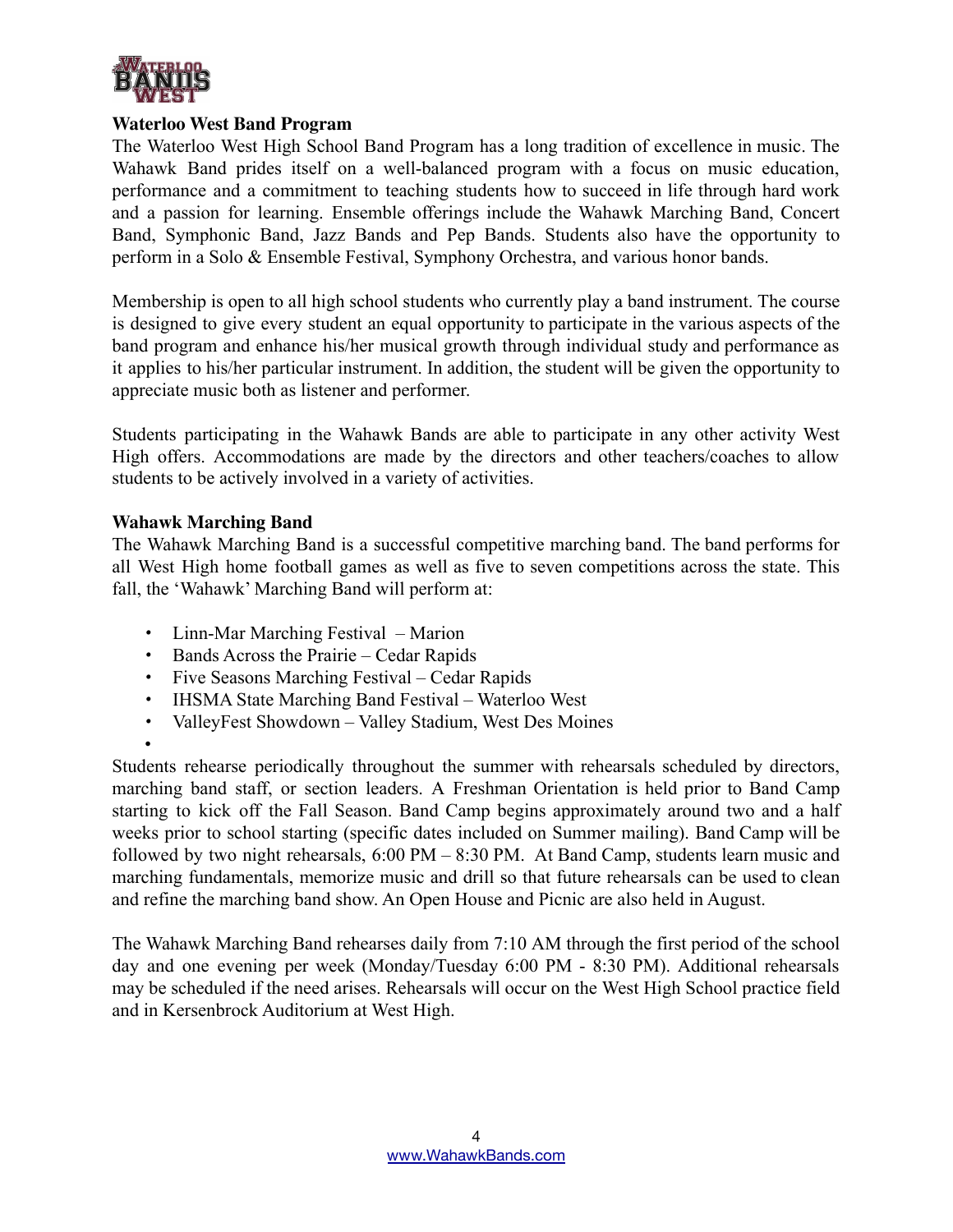

#### **Concert Ensembles**

The Waterloo West Band Program has two concert bands split by grade level and/or audition. Wind Symphony is composed of students in grades 10-12 and meets during Period 1. The Freshmen Concert Band consists of  $9<sup>th</sup>$  grade students and meets during the school day as well. Additional or extended rehearsals may be scheduled as needs arise. This information will be posted on the calendar.

The Concert Ensembles perform at six events throughout the year. Three concerts are held in Kersenbrock Auditorium at West High School in December, February, and May. All of the ensembles participate in the IHSMA State Large Group Festival in May at Cedar Falls High School and an end-of-the-year Pops Concert at the RiverLoop Amphitheater in downtown Waterloo. Additionally, all sophomore and junior band students perform at the Graduation Ceremony at the McLeod Center or Young Area in May.

#### **Solo & Ensemble Festival**

All students in the Waterloo West Band Program have the opportunity to participate in the IHSMA Solo & Ensemble Festival or similar festival in March/April in either the Waterloo or Dubuque areas. The directors will confer to place the students in ensembles of appropriate size, instrumentation, and ability level.

#### **Lessons**

Students receive regular individual 15-20 minute lessons during the semester. The grading periods are: mid-term, quarter, mid-term, semester). Student will be scheduled during their seminar or open periods, or before/after school. Credit will be given for no more than one lesson per week.

Students who study privately may obtain a Lesson Waiver from one of the directors. This form will need to be signed by their private lesson teacher and returned for a grade. However, private lesson students may still need to take part in periodic playing checks for the Directors.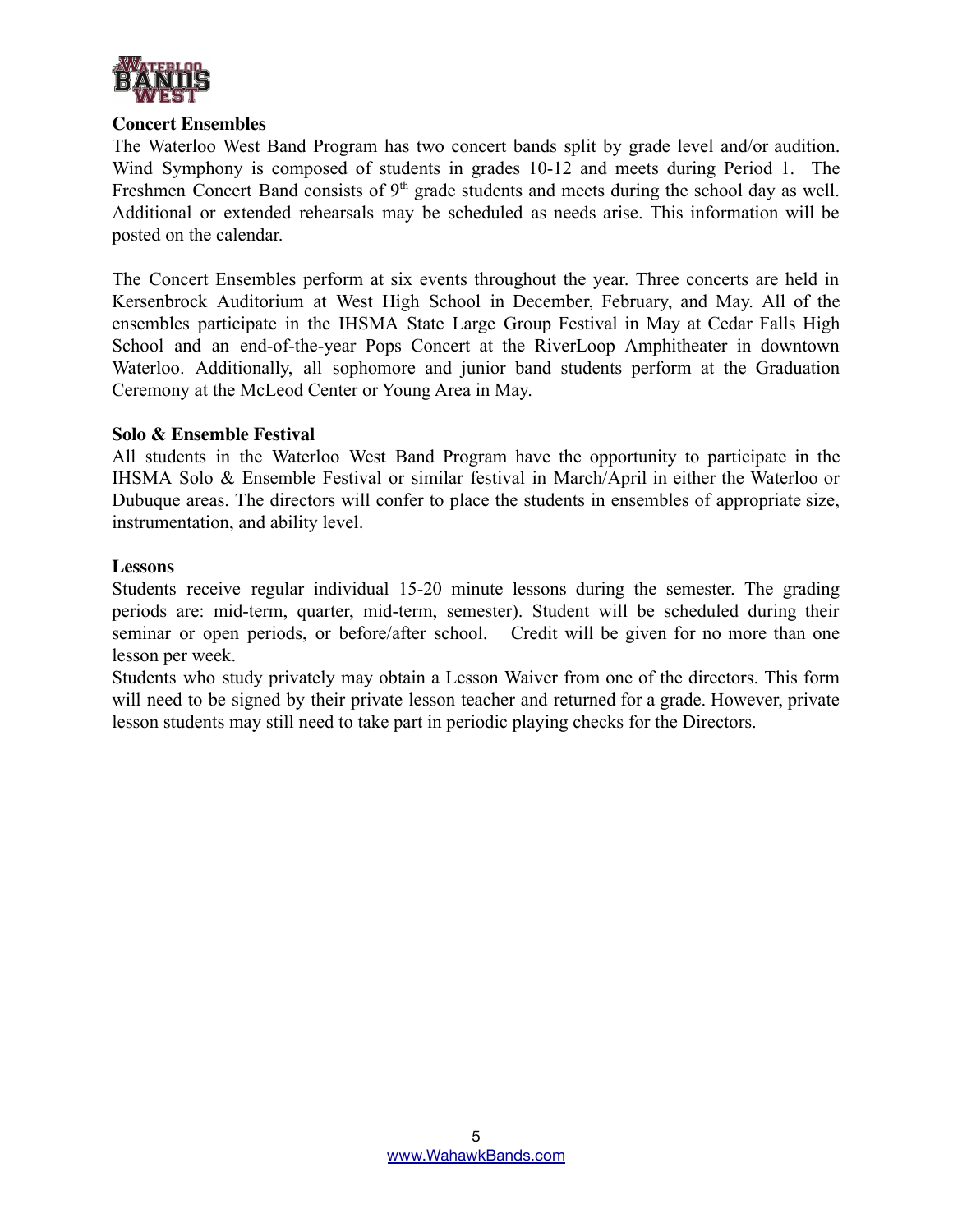

#### **Pep Band**

The Wahawk Band actively supports the West High Basketball teams by performing at ten different home games. Students are assigned by the directors to one of two pep bands that perform at these home games. These assignments are to ensure proper instrumentation and experience level in both ensembles. Students are expected to perform or find a substitute of the same instrument for each of their pep band's six performances. This is part of their band grade. Band points will be awarded to students who perform beyond their required five performances. Students **cannot** make up missed performance by attending performances of their non-assigned band.

# **Jazz Band**

The Waterloo West Band Program has two auditioned large jazz ensembles: Jazz I and Jazz II.. Jazz I is made up of the more advanced jazz players; every student will work on improvisation and advanced ensemble skills. In Jazz II, students will focus on the basics of jazz style and improvisation.

Auditions occur in mid-to late October near the end of the marching band season and are an assessment of the students' current jazz skills. The specific expectations and requirements for these auditions will be made available prior to the end of the marching band season, but students may expect to be asked to sight-read, play scales, and improvise. Jazz I and II participate in (Jazz II may not all attend contests):

- · Tallcorn Jazz Festival in February University of Northern Iowa
- · Coe College Jazz Festival in February Coe College, Cedar Rapids
- · NEIBA Jazz Festival in March Waterloo West High School
- · Iowa Jazz Championships at the end of March Civic Center, Des Moines IA(if qualify)
- · "Jazz and Dessert" in late March/early April Waterloo West High School Commons

Each week, the jazz bands rehearse on average of twice a week set up by the Directors. Instruction and assignments for the jazz ensembles will focus on aural skills, listening to jazz, building jazz vocabulary for improvisation, and preparing the ensemble parts.

#### **Symphony Orchestra**

Wahawk Band students have the opportunity to perform with the Symphony Orchestra at West High. The orchestra and band directors will solicit musicians. This need is determined by the literature selected to be performed. This schedule will be posted on the calendar.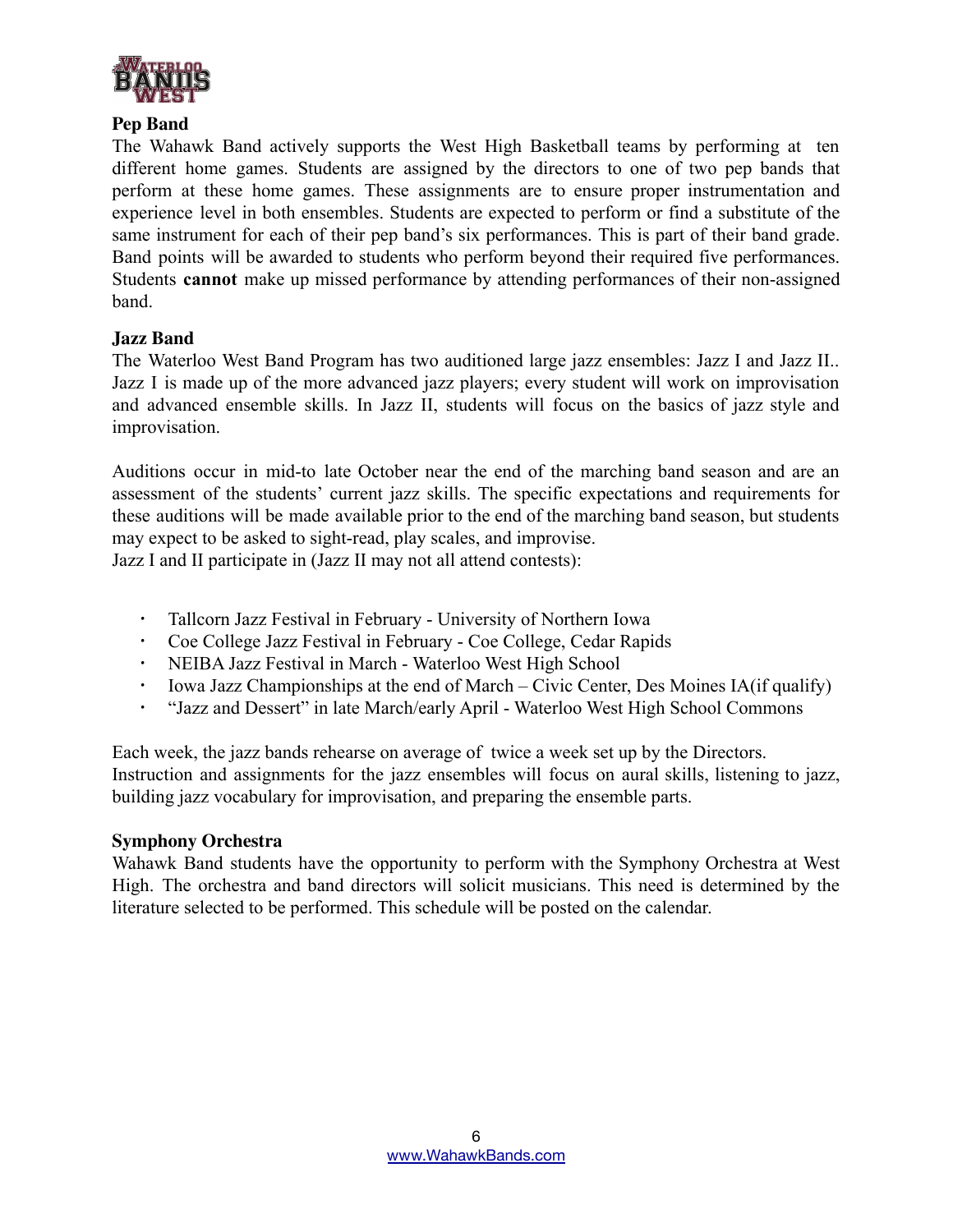

# **AP Music Theory**

AP Music Theory is a year-long course. Students will build their knowledge of basic music theory concepts. This course will emphasize material in the areas of musical notation, major and minor key signatures, scale construction, chord construction, musical and rhythmic dictation and the realization of two part voice leading. Students will develop a sense of self-discipline required for the study of music, a sense of relative pitch, verbal musical literacy, and the ability to listen actively. AP Theory covers more advanced Music Concepts for students who wish to study music after high school.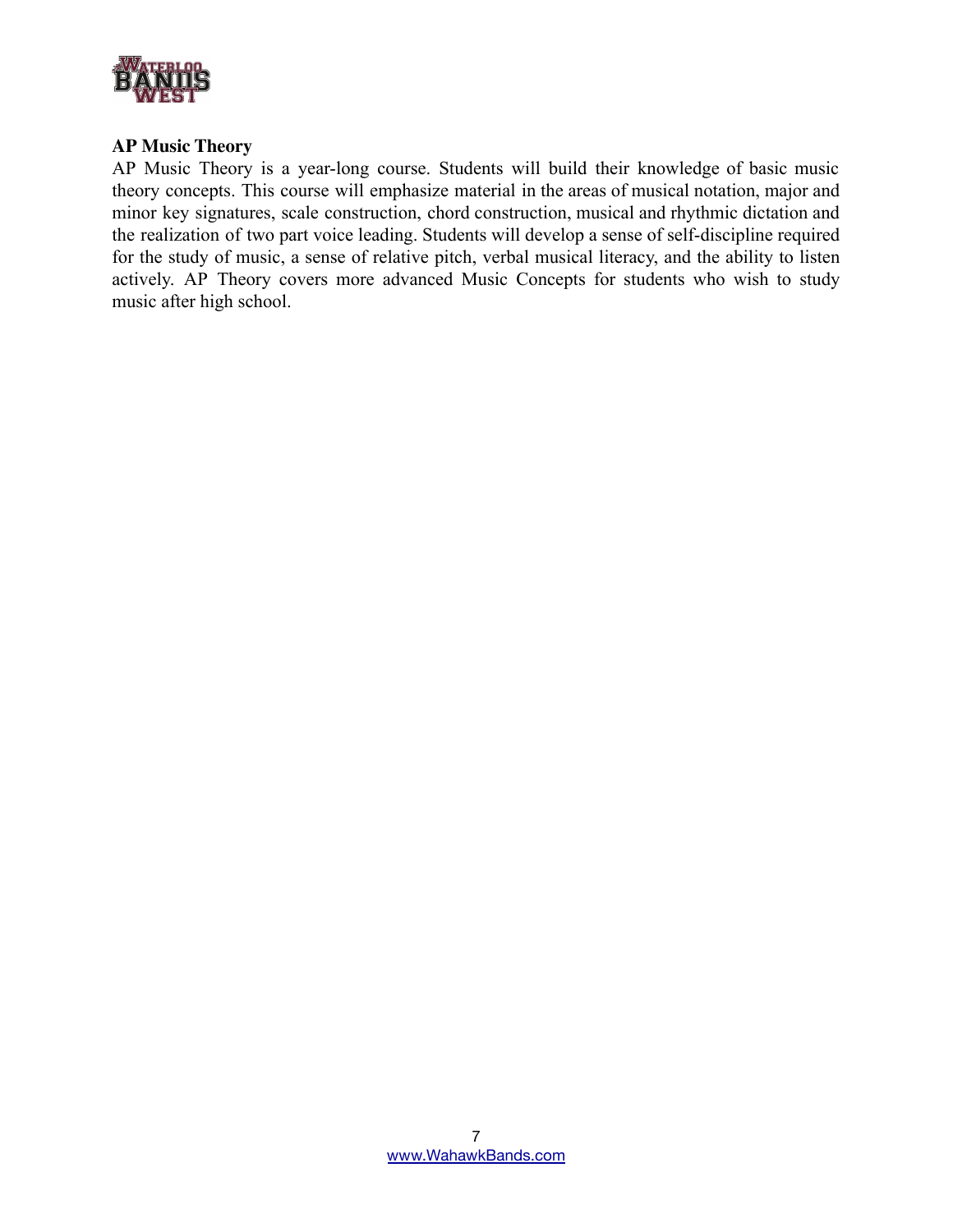

# **Grading Policy**

Waterloo West Band Lesson Rubric

The grading policy for the Wahawk Bands incorporates many different elements to allow each student the maximum possibility of success. The elements are broken down as follows:

# **BAND LESSONS: 42%**

#### **PERFORMANCE/PERFORMANCE PREP: 38%**

#### **WRITTEN WORK: 20%**

#### **Band Lesson Rubric**

|           | Assignment | Rhythm:                             | Tone Quality:                             | Notes:                                  | <b>Articulation:</b>                      | Musicianship:                              | <b>Preparation:</b>                            | <b>Total:</b> |
|-----------|------------|-------------------------------------|-------------------------------------------|-----------------------------------------|-------------------------------------------|--------------------------------------------|------------------------------------------------|---------------|
|           |            | Accuracy of<br>duration,<br>values, | clarity, focus,<br>Resonance,<br>control, | Accuracy of<br>pitches and<br>printed   | Accuracy and<br>attacks and<br>fluency of | interpretation,<br>Expressive<br>elements, | Demonstration<br>of practice<br>effort,        |               |
|           |            | steadiness,<br>and meter<br>pulse,  | consistency,<br>breathing<br>warmth,      | appropriate<br>intonation<br>within the | releases.                                 | dynamics.                                  | memorization<br>(if applicable).<br>including  |               |
|           |            |                                     | and support.                              | range.                                  |                                           |                                            |                                                |               |
|           |            |                                     |                                           |                                         |                                           |                                            |                                                |               |
|           |            |                                     |                                           |                                         |                                           |                                            |                                                |               |
|           |            |                                     |                                           |                                         |                                           |                                            |                                                |               |
|           |            |                                     |                                           |                                         |                                           |                                            |                                                |               |
|           |            |                                     |                                           |                                         |                                           |                                            |                                                |               |
|           |            |                                     |                                           |                                         |                                           |                                            |                                                |               |
|           |            |                                     |                                           |                                         |                                           |                                            |                                                |               |
|           |            |                                     |                                           |                                         |                                           |                                            |                                                |               |
| Comments: |            |                                     |                                           |                                         |                                           |                                            | Points per category                            |               |
|           |            |                                     |                                           |                                         |                                           |                                            | 6 points - Superior                            |               |
|           |            |                                     |                                           |                                         |                                           |                                            | 5 points - Above Average<br>4 points - Average |               |
|           |            |                                     |                                           |                                         |                                           |                                            | 3 points - Below Average                       |               |
|           |            |                                     |                                           |                                         |                                           |                                            | 1 point - No effort<br>2 points - Poor         |               |
|           |            |                                     |                                           |                                         |                                           |                                            |                                                |               |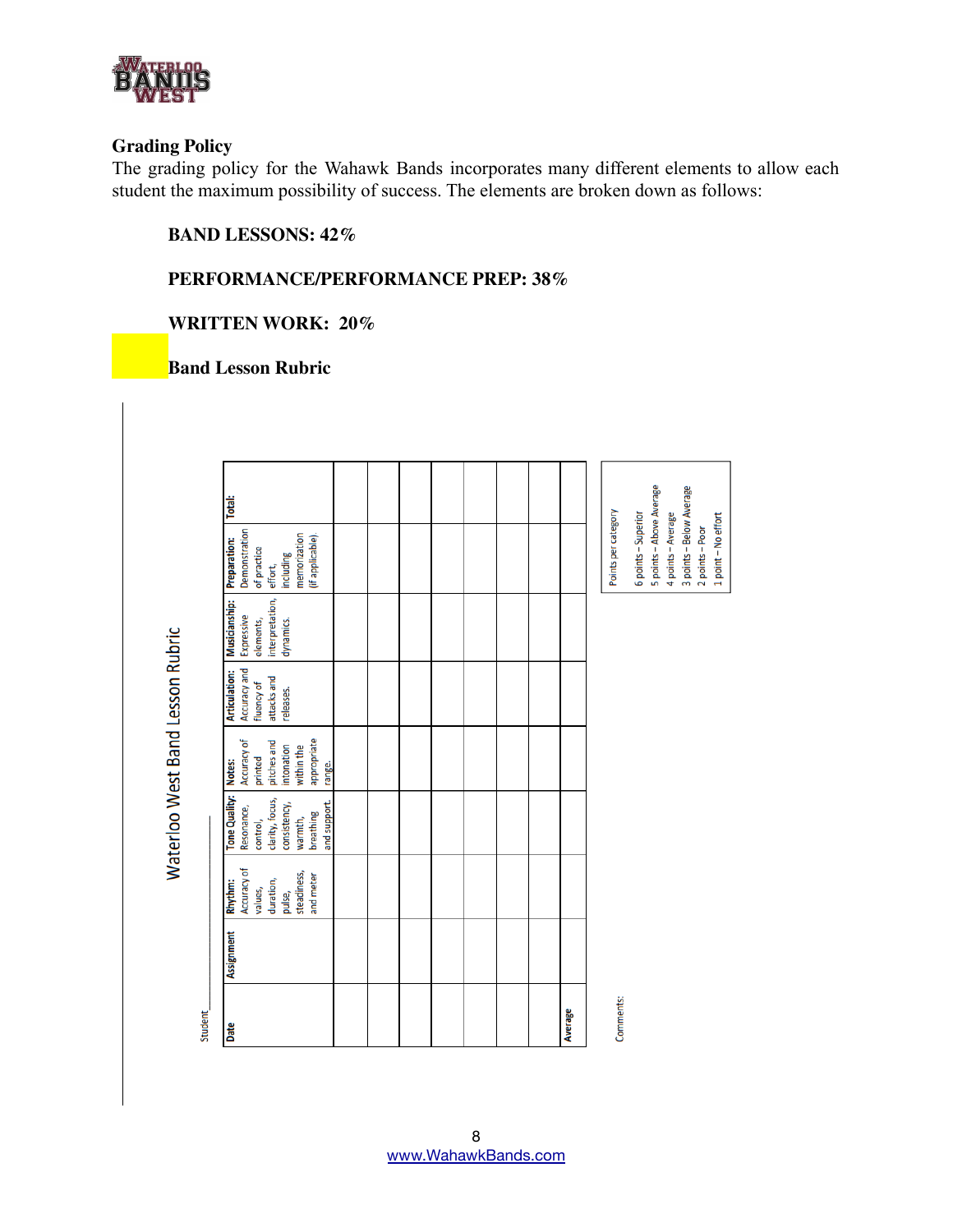

## **Drill and Music Binder**

Each student is required to have a hardbound 3-ring binder with his or her name and individual number clearly marked on the outside cover. This notebook will contain:

- 1. All Marching Band Music (Pre-Game, Half-Time, and Pep Band). Music will be marked clearly and correctly with drill instructions and musical expressions.
- 2. Clear, plastic protective sheets to hold music and drill.
- 3. Pencil and highlighter

# **Drill Packet**

Each student will be issued packets of Marching Drill formations. On each page, students will need to:

- Hi-lite their position with a highlighter
- Document, in writing their individual position, includings distance (in-steps) from the nearest yardline, as well as their nearest vertical landmark (front sideline, front hash, back hash, or back sideline).
- Document what measures in the music the drill move corresponds with.
- Document the number of counts to the drill page and movement specifics (ie. Move 16, Halt 8)

# **Music Binder**

- Student will need to document their drill movements and pages in their Marching Band Music by writing in their counts and movements in the music, as well as what page in the Drill the music corresponds with
- Students will also document any horn moves or other choreography pertaining to specific areas of the music (Horns to Box, Feet Apart, etc)

The Drill and Music Notebook are the Instrumental Music Project for the marching band season. Students are expected to have BOTH books at EVERY rehearsal. Assignments will be given from these books periodically throughout the season. An alternative assignment will be made for drum majors and pit percussionists.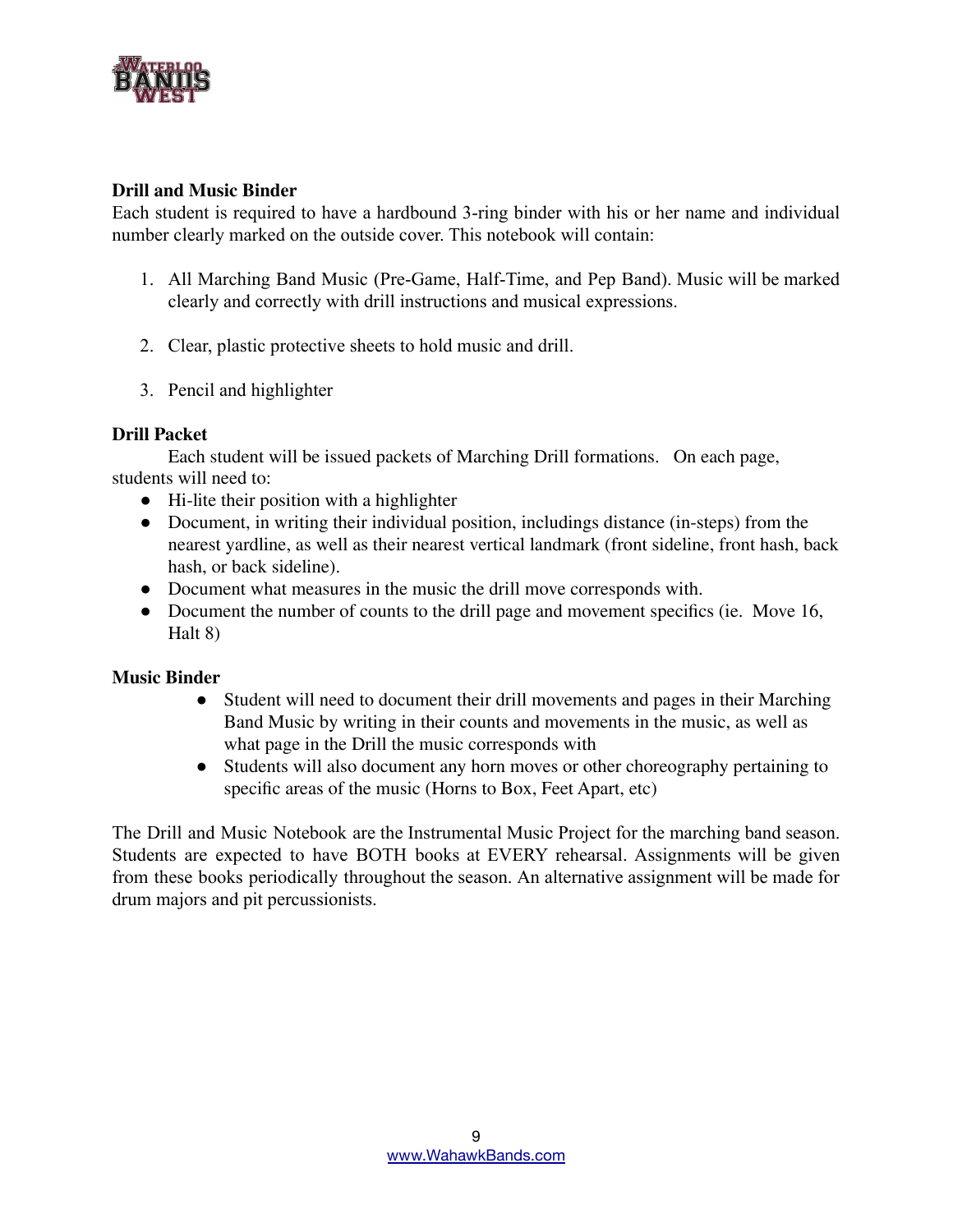

#### **Attendance Policies**

Band members are required to attend all rehearsals and all performances for the full scheduled time. Students will be on time for all band functions. To be "on time" means to be in the designated location, with all necessary materials, ready to go prior to the assigned time. Being on time and present at rehearsals and performances is the most important thing you can do for the band.

#### **Tardiness to or Absence from Rehearsal**

Attendance is taken at the beginning of each rehearsal. Attendance and tardiness do have an impact on the student's grade, as Band is a team-centered class.. As soon as students or parents become aware of any potential conflict with a rehearsal time, they are asked to e-mail the directors immediately ([dobbsj@waterlooschools.org,](mailto:dobbsj@waterlooschools.org) [langes@waterlooschools.org](mailto:langes@waterlooschools.org)). If a student has two or more unexcused absences from rehearsals the week of a performance, that student will be placed on an alternate status for a performance (will attend, but will not perform).

#### **Absence from Performance**

Attendance at Band performances is a requirement of the Class. Except in cases of extreme emergency, (death in the family, illness, or immediate family member wedding day), students will not be excused from a performance. Any written excuse must be written, signed, and dated by a parent/guardian stating the student's name and cause of absence seven (7) days prior to the absence. All excuses will be placed in the student's personal file. Any absence that is not brought to the director's attention for approval prior to the performance will be considered unexcused. All absences must be approved by the Directors (not all absences may be excused).

#### **Alternate Travel Plans**

Occasionally the need arises for a student to find a way two or from an outside performance/competition other than riding the bus with the rest of the students. If this is the case, an Alternate Travel Plans form must be filled out, signed, and returned prior to the event. Alternate Travel Plans forms will be included on the Band website.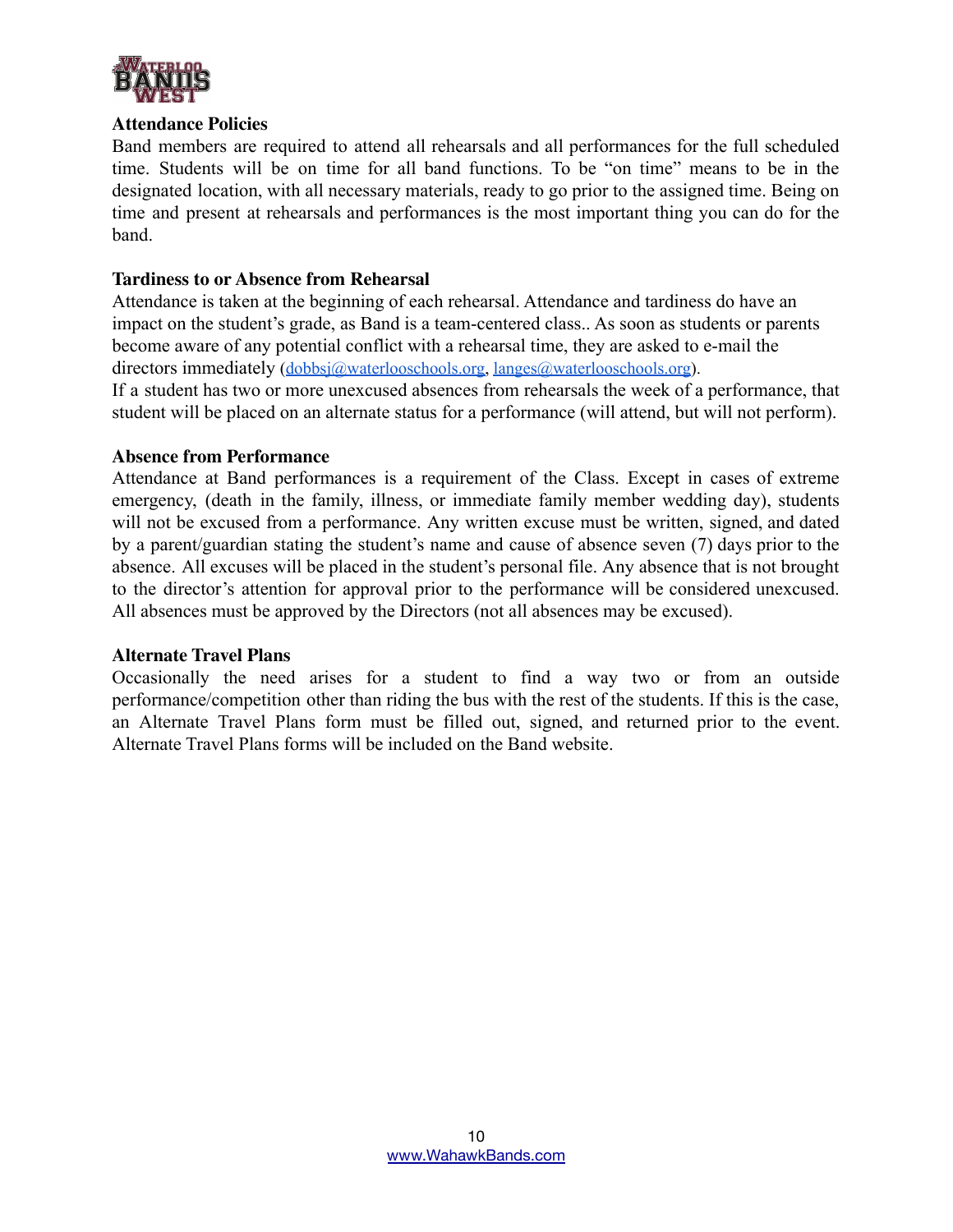

# **Rules and Regulations**

- Students will bring instruments, music, and proper equipment to EVERY rehearsal or performance.
- Students will be at the designated location and ready to rehearse or perform prior to the designated start time.
- **Unauthorized use of cellular phones and other electronic devices are not permitted during any rehearsal or performance. These items will be confiscated by the directors.**
- Eating or drinking of any kind during any rehearsal or performance is not permitted in the Music Area (water bottle acceptable).
- Daily announcements will be posted. Students are expected to check these announcements for instructions on rehearsals, performances, etc. prior to asking the directors.
- Music folders, instruments, and equipment will be kept in the proper storage places when not in use. Any items not stored properly will be confiscated by the directors.
- Non-music related materials are not allowed in the Music Area. These items will be confiscated by the directors.
- The Music Area is for practicing, rehearsing, and performing music. Students using the area for other activities will be asked to leave.
- Percussion instruments may only be used by percussionists and in a proper manner.
- Students must have permission from a director to enter the Music Offices.
- **Personal belongings are not secure in the Music Area. Please store them in your locker.**
- Do not litter in the Music Area.
- Vandalism, destruction or theft of school or personal property WILL NOT be tolerated.

Any violation of the above rules and regulations may result in confiscation of materials, a referral, or detention.

#### **School Owned Instruments**

Students using school owned instruments will take ALL responsibility for the care and maintenance of that instrument. There will be a rental fee of \$50.00 per year assessed to each student for *each school owned instrument* (e.g. marching mellophone and concert french horn = \$100.00). Percussionists will be assessed a \$50.00 fee to defray the cost of replacement heads, mallets, etc. Wind players performing on percussion instruments during the marching band season will only be assessed a \$25.00 fee. Instruments will be issued to students in working condition. Students are responsible for ALL repair costs incurred while the instrument is in their care.

All students renting a school owned instrument must fill out an Instrument Rental Agreement found at the back of the handbook or on the website.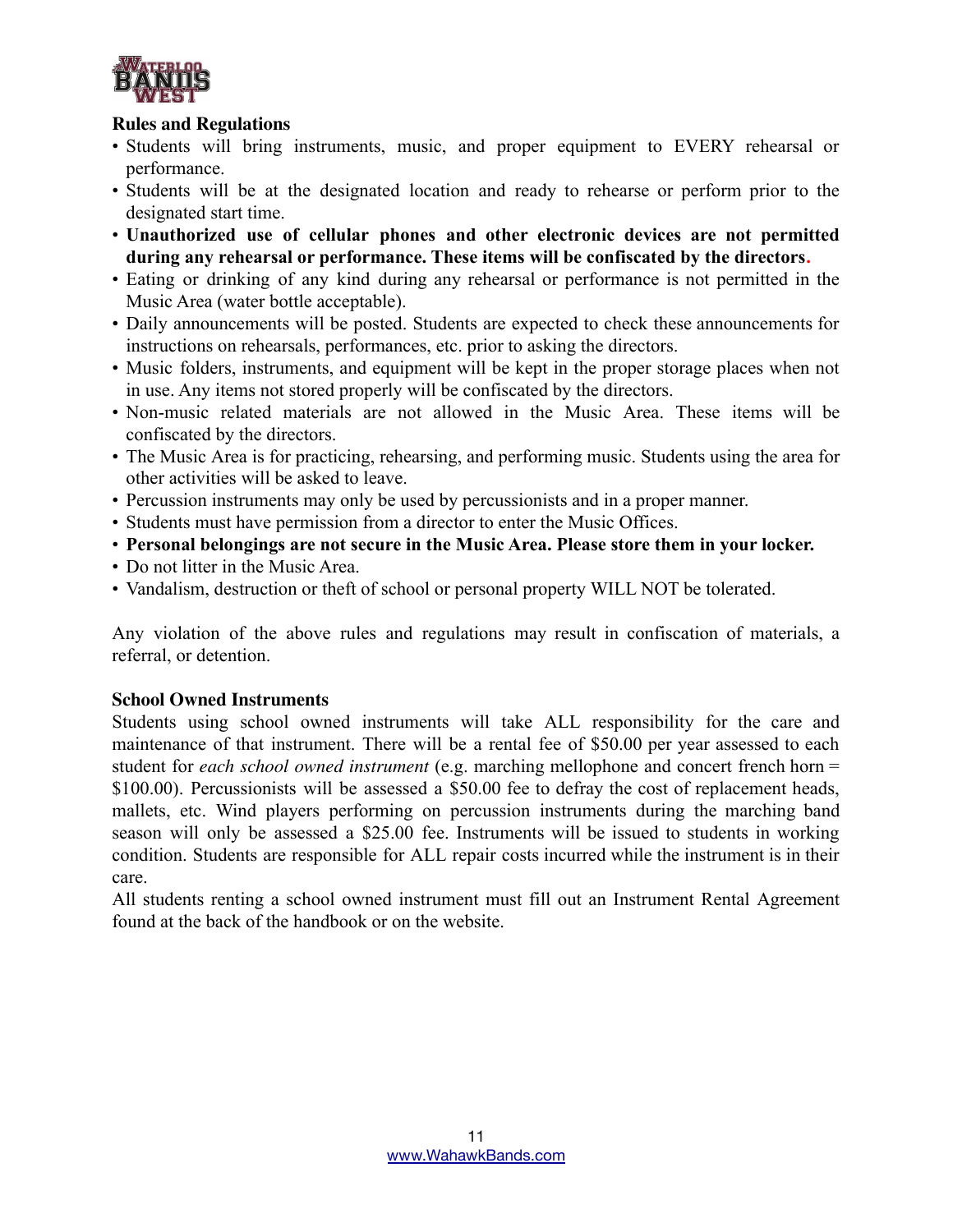

## **Uniforms**

At the beginning of the school year, students will be issued a marching band uniform and a concert band uniform to be used at performances and competitions.

## **Marching Band Uniform**

- Uniform Coat (with sleeved, white T-shirt underneath)
- Uniform Pants (with athletic shorts/tights underneath
- Hat/Beret and Shako
	- Hat is worn 2 fingers above the nose
	- Long hair must be tied up or braided under the hat
- Black Marching Shoes
- Black Socks (calf-length or longer, not provided)
- Black Gloves (fingertips cut for flutes and clarinets)

#### **Concert Band Uniform - Men**

- All Black, long-sleeved collared dress shirt (not provided)
- Black dress slacks (not provided) -no jeans
- Black Socks (calf-length or longer, not provided)
- Black Dress Shoes (not provided)
- undershirts need to be all black with no visible lettering or logos

#### **Concert Band Uniform - Women**

- Long Black Dress (worn with a slip or appropriate undergarment). Length below the knee. *• we do have some dresses on hand at school if needed*
- Or...Solid Black Blouse (collar prefered)
- Black dress slacks
- Black Shoes (heels or flats, no open toes, not provided)

# **Jazz Band Uniform – Men (not provided)**

- Dress Shirt (optional dark suit jacket)
- Tie (necktie)
- Dress Pants
- Dress Shoes
- Dress Socks
- Belt

#### **Jazz Band Uniform – Women (not provided)**

- Dress Shirt and Dress Pants
- Dress Shoes
- Dress Socks

#### **Uniform Rules and Regulations**

- Students are responsible for the proper care and maintenance of the uniform.
- The uniform is NEVER to touch the ground. (sitting, placing, etc.)
- No eating or drinking when in uniform.
- Students are either in full uniform or out of full uniform. Nothing in between.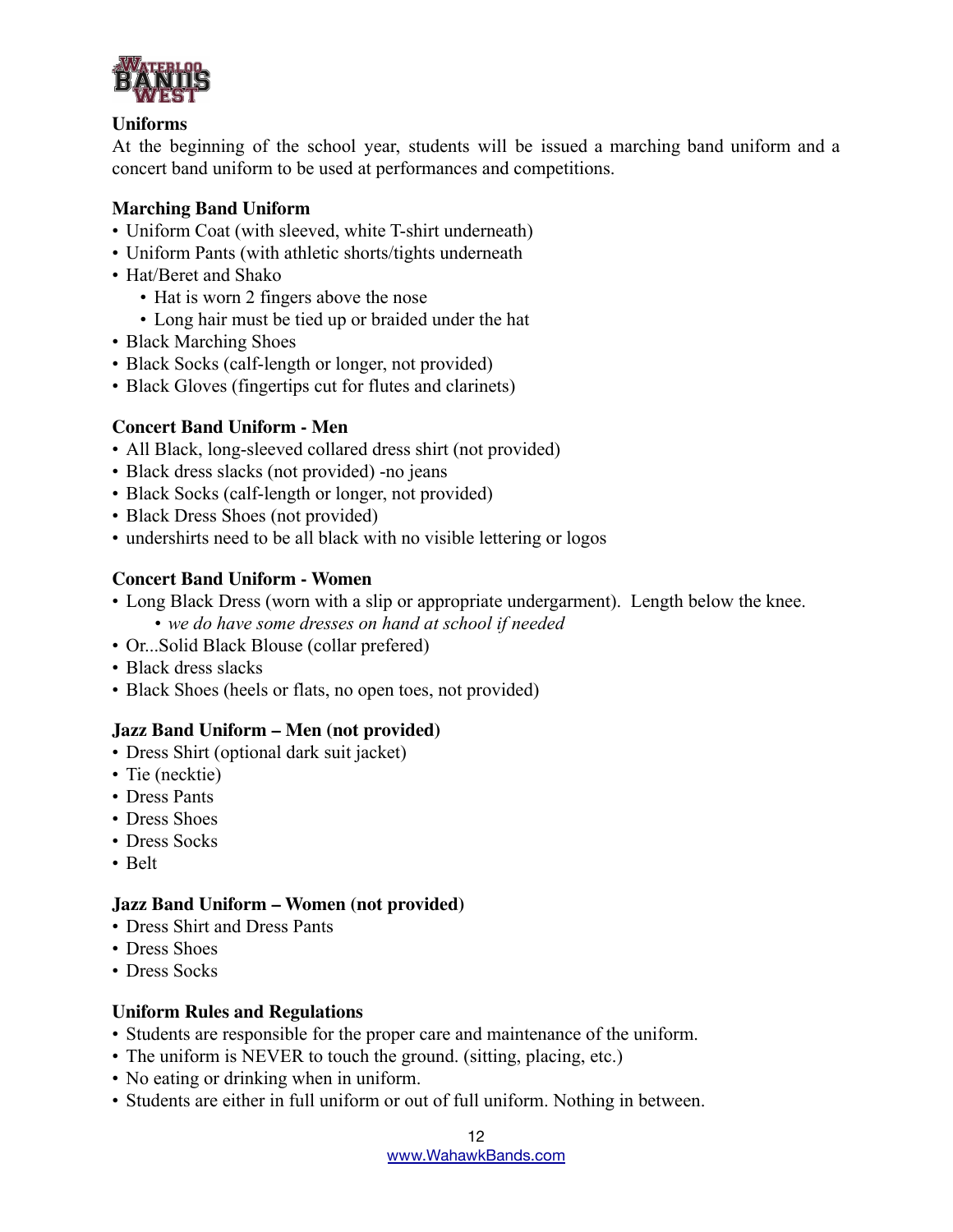

#### **Band Letter**

Students are given the opportunity throughout the year to accumulate points toward a band letter. The directors will keep track of these points and award a West High Band Letter to those students that have met the criteria. Listed below are ways in which a student may earn/lose points through participation. An emphasis is placed on performance aspects of the program.

| Jazz Band                                                                             | 30 points                                                                                                 |
|---------------------------------------------------------------------------------------|-----------------------------------------------------------------------------------------------------------|
| Pep Band                                                                              | 5 points per beyond required $#$                                                                          |
| Symphony Orchestra                                                                    | 10 points per performance                                                                                 |
| <b>Musical Pit Orchestra</b>                                                          | 15 points                                                                                                 |
| <b>All-State Audition</b>                                                             | 10 points                                                                                                 |
| All-State Band/Orchestra                                                              | 20 points                                                                                                 |
| <b>NIEBA Honor Band</b>                                                               | 15 points                                                                                                 |
| Solo & Ensemble Contest                                                               | 15 points per performance                                                                                 |
| Concert Attendance (not our concerts)                                                 | 5 points w/verification                                                                                   |
| Performing Outside of School                                                          | 10 points per performance                                                                                 |
| <b>Band Volunteer Opportunities</b>                                                   | 5 points per event (ie. concessions)<br>$(15$ point max – student)<br>$(15$ point max – combined parents) |
| <b>Unexcused Tardy to Rehearsal</b>                                                   | -2 points for each offense                                                                                |
| including Band Camp<br><b>Unexcused Absence from Rehearsal</b><br>including Band Camp | -5 points for each offense                                                                                |
| <b>Unexcused Absence from Performance</b><br>including Band Camp                      | -15 points for each offense                                                                               |

To earn a Band Letter, students must adhere to the following criteria:

- 1. Total of 75 points or more for the school year
- 2. Maintain a  $\overrightarrow{B}$  + average or higher in Band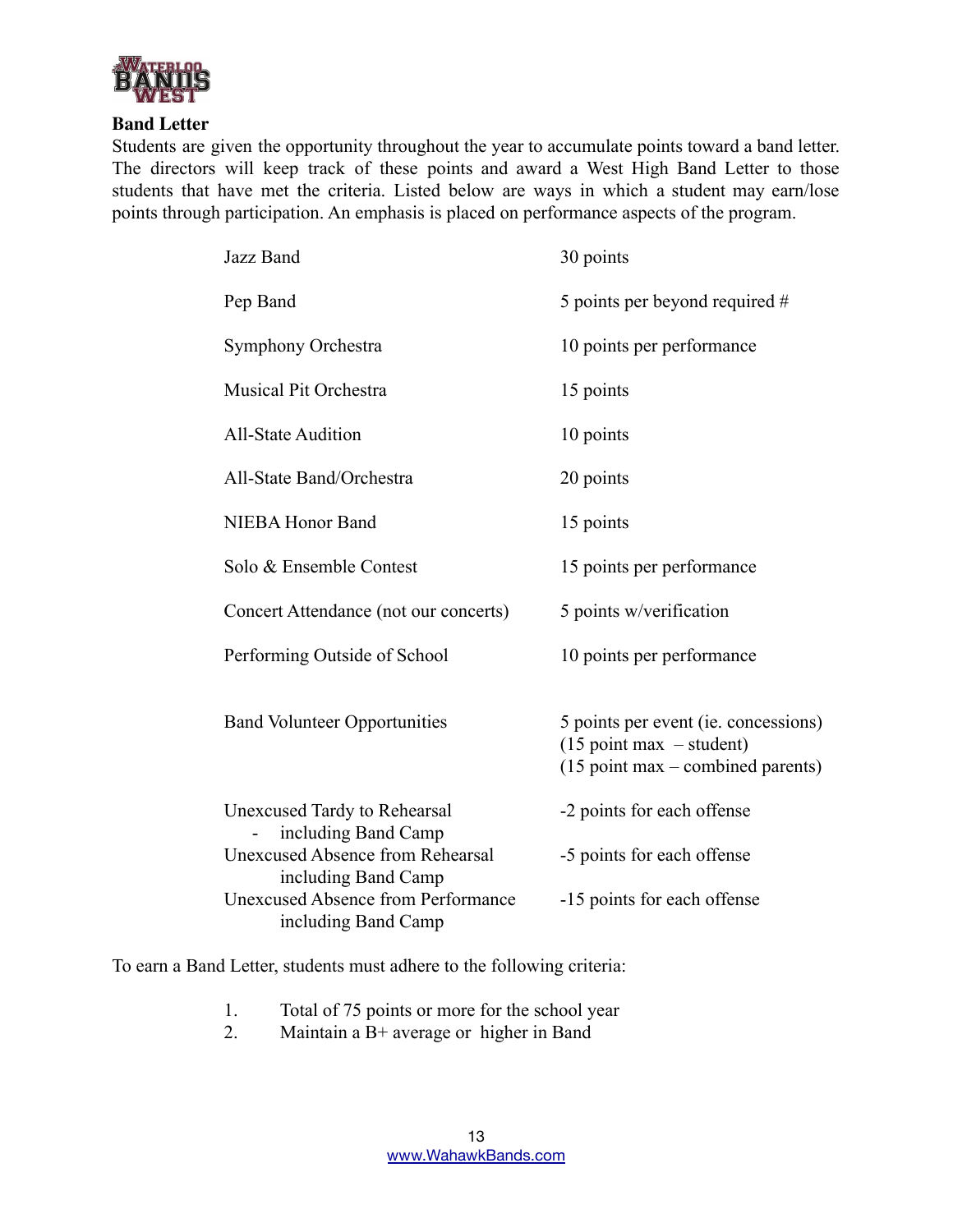

# **Schedule of Major Performances**

This is a tentative schedule. For the most up-to-date schedule, check [www.WahawkBands.com](http://www.wahawkbands.com) **Contests we attend are subject to change**, but dates should hold unless contests make changes

| <b>Day</b>        | <b>Date</b>      | <b>Start Time</b>         | <b>End Time</b>            | <b>Event - Location</b>                                                                                             |  |
|-------------------|------------------|---------------------------|----------------------------|---------------------------------------------------------------------------------------------------------------------|--|
| Friday            | September 2      | 5:45 PM                   | 10:00 PM                   | Home Football Game (Cedar Falls) - Memorial Stadium                                                                 |  |
| Friday            | September 16     | 5:45 PM                   | 10:00 PM                   | Homecoming Football Game (Dub Sr) - Memorial Stadium                                                                |  |
| Friday            | September 23     | 5:45 PM                   | 10:00 PM                   | Home Football Game (SE Polk) - Memorial Stadium                                                                     |  |
| Saturday          | September 24     |                           | ALL DAY                    | Linn-Mar Marching Invitational                                                                                      |  |
| Saturday          | October 1        | <b>ALL DAY</b>            |                            | Bands Across the Prairie/Five Seasons Marching Festival -<br>Cedar Rapids, Prairie HS/Kingston Stadium Cedar Rapids |  |
| Friday            | October 7        | 5:45 PM                   | 10:00 PM                   | Home Football Game (CR Jeff) - Memorial Stadium                                                                     |  |
| Saturday          | October 8        | <b>ALL DAY</b>            |                            | IHSMA State Marching Band Festival/ValleyFest -<br>Dubuque Sr. / West Des Moines Valley                             |  |
| Monday            | October 10       | 6:00 PM (Band at 8:00 PM) |                            | 9th Grade Band Concert - West HS (8:00)                                                                             |  |
| Friday            | October 21       | 5:45 PM                   | 10:00 PM                   | Home Football Game (Sr Nt)- Memorial Stadium                                                                        |  |
| Saturday          | October 22       | <b>ALL DAY</b>            |                            | All-State Auditions - Hampton-Dumont                                                                                |  |
| Thur, Fri,<br>Sat | Nov.<br>17,18,19 | <b>ALL DAY</b>            |                            | All-State Music Festival - Ames                                                                                     |  |
| Saturday          | December 3       |                           | <b>ALL DAY</b>             | NEIBA Honor Band - Oelwein HS                                                                                       |  |
| Monday            | December 12      |                           | 6:00 PM (Bands at 8:00 PM) | Winter Music Concert - West HS                                                                                      |  |
| Saturday          | January 7        |                           | <b>ALL DAY</b>             | NEIBA Honor Jazz Band - CR Kennedy                                                                                  |  |
| Friday            | January 20       |                           | <b>ALL DAY</b>             | U. of Dubuque Honor Band                                                                                            |  |
| Monday            | February 20      |                           | 6:00 PM (Bands at 8:00 PM) | February Music Concert - West HS                                                                                    |  |
| Friday            | February 17      |                           | <b>ALL DAY</b>             | Tallcorn Jazz Festival - UNI                                                                                        |  |
| Friday            | February 24      | Time TBD                  |                            | Coe College Jazz Summit - Cedar Rapids                                                                              |  |
| Saturday          | March 4          | <b>ALL DAY</b>            |                            | NEIBA Jazz Festival - West HS                                                                                       |  |
| Monday            | April 3          | 6:00 PM                   |                            | Jazz and Dessert - West HS Commons                                                                                  |  |
| Saturday          | April 15         | ALL DAY                   |                            | IHSMA State Solo & Ensemble Contest - East HS                                                                       |  |
| Monday            | May 1            | 6:00 PM (Bands 7:00 PM)   |                            | Spring Band/Orchestra Concert - West HS                                                                             |  |
| Saturday          | May 6            | ALL DAY                   |                            | <b>IHSMA State Large Group Contest - Cedar Falls HS</b>                                                             |  |
| Weds-Sat          | May $11 - 13$    | <b>ALL DAY</b>            |                            | IBA Conference (All State Jazz Band) - Des Moines                                                                   |  |
| Monday            | May 15           | 6:00 PM                   | 8:00 PM                    | <b>Band Banquet - West HS Commons</b>                                                                               |  |
| Tuesday           | May 23           | 6:00 PM                   | 8:30 PM                    | Pops Concert @ Riverloop Amphitheater                                                                               |  |
| Thursday          | May 25           | 6:00 PM                   | 8:30 PM                    | Graduation - McLeod Center, UNI or Young Arena                                                                      |  |
| Friday            | June 9           |                           | 6:30 PM?                   | My Waterloo Days Parade - Waterloo                                                                                  |  |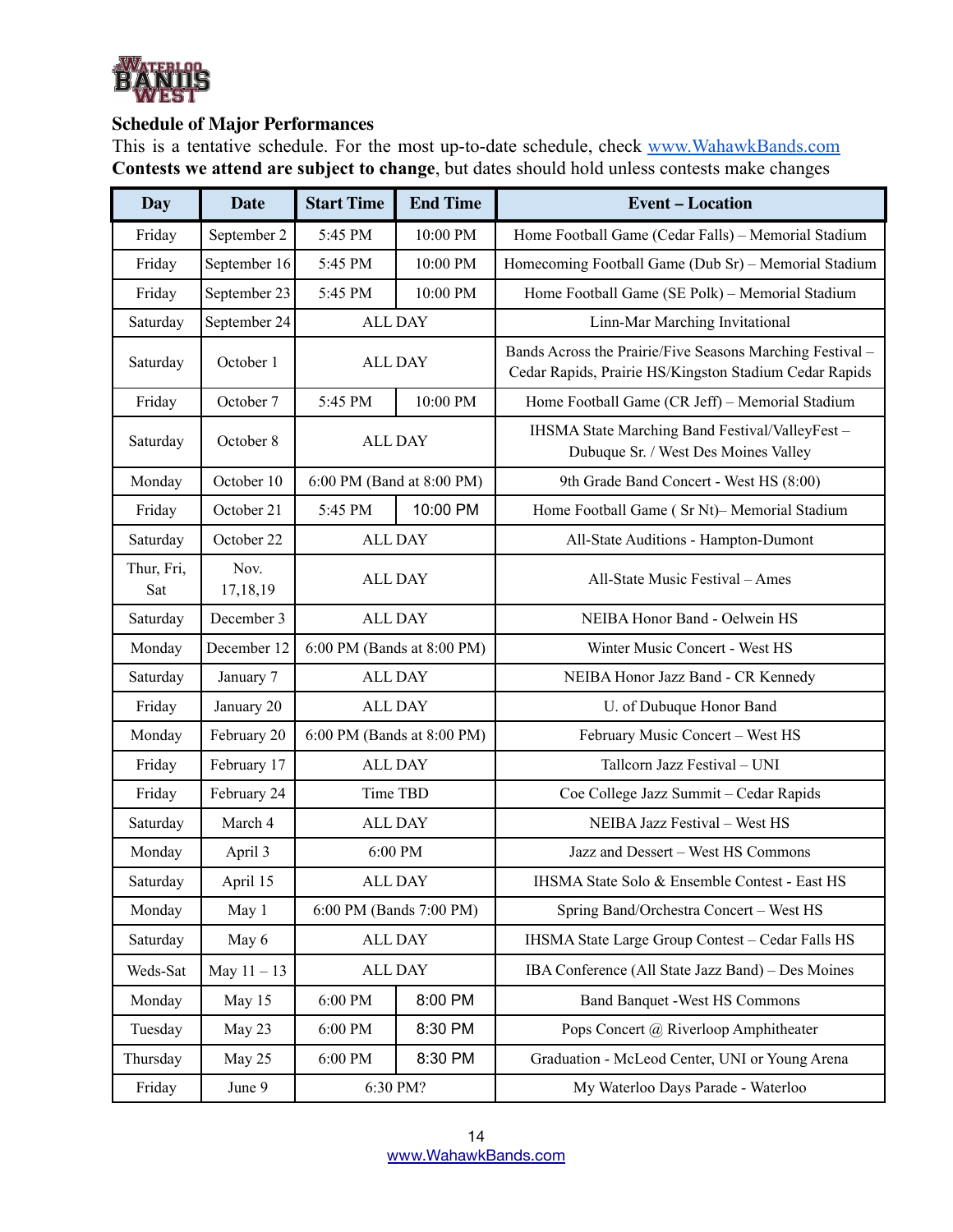

# **Band Boosters**

The West High Band Booster club exists to:

- 1. Encourage excellence in music education and performance.
- 2. Support these efforts financially.
- 3. To encourage student, parent, and community participation in the band program.
- 4. To foster enjoyment of and encourage lifelong appreciation for music.

Membership is available to anyone interested in the progress and development of the Wahawk Bands. Participation in the Booster Club is limited to those with current, paid membership status. Current dues involve a small donation to the Booster Club. The Board of Directors consists of the Club Officers, Standing Committee Chairs, Parent Representatives, and Band Directors.

General meetings are normally held in the Band Room on the 2nd Monday of the month and begin at 6:00 PM..

# **Committee listing of Parent names is listed on the Band website**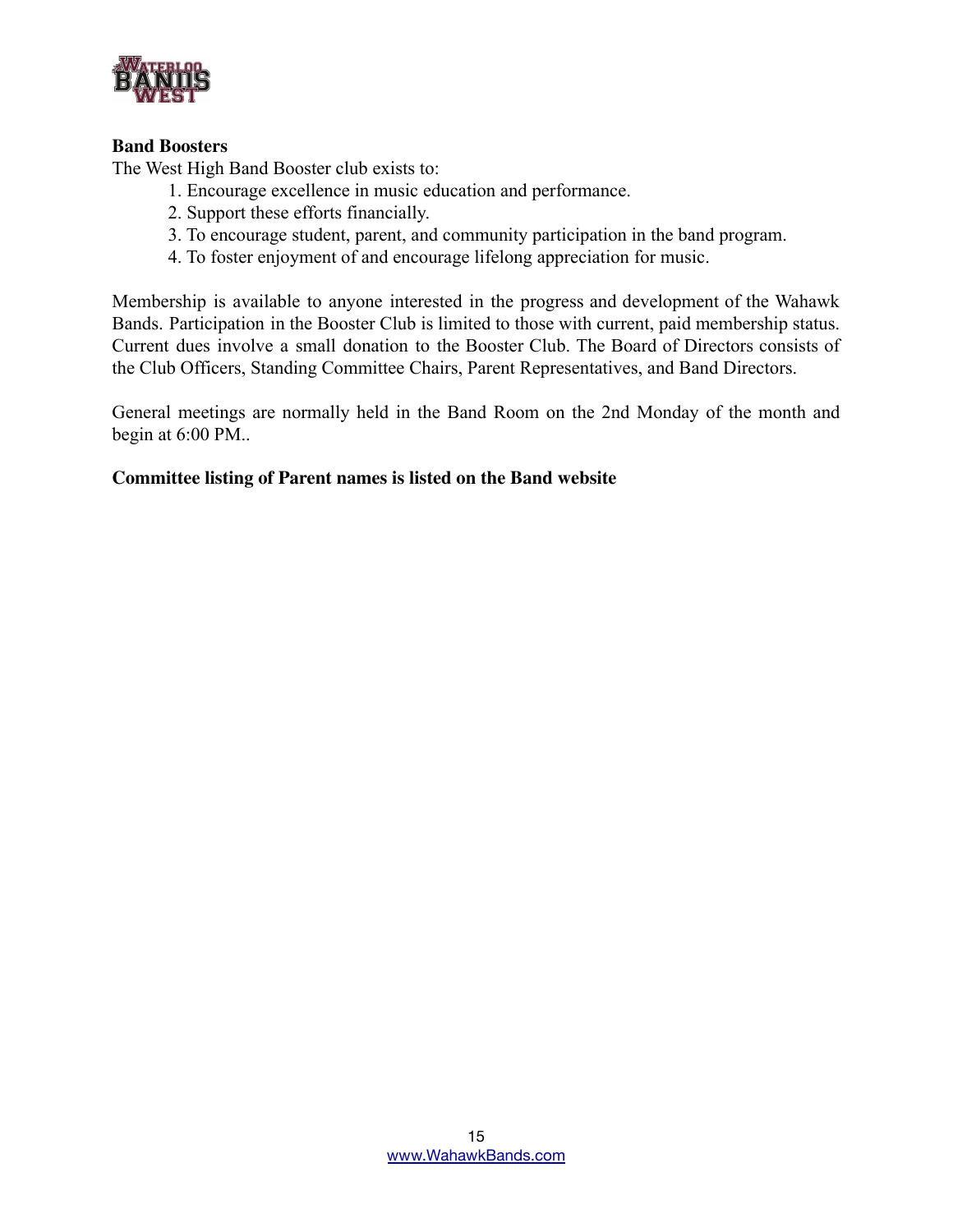

## **West High Instrument Rental Contract**

Please read the following statement, sign it and return this form to the instrumental music office. Both your signature and your parent or guardian's signatures are needed. Failure to sign this statement does not alter the terms of the policies. The rental must be paid and this form signed before the student will be allowed to perform. The rental cost covers the entire school year.

I, the undersigned, do hereby agree to pay an instrumental rental fee to the West High Music Department for the use of school owned instrument(s) or equipment for the 2022-23 school year. Furthermore, I accept all individual responsibility for the care and maintenance of said instrument(s) or equipment. Should any damage or abuse to the instrument occur during the year, I agree to pay the full cost to repair that instrument.

| Instrument No. 1                                                                                   |                                                                                                   |
|----------------------------------------------------------------------------------------------------|---------------------------------------------------------------------------------------------------|
| Model No.                                                                                          | Model No.                                                                                         |
| Serial No.                                                                                         | Serial No.                                                                                        |
| <u> 1989 - Jan Samuel Barbara, margaret eta biztanleria (h. 1989).</u><br><b>Student Signature</b> | the control of the control of the control of the control of the control of the control of<br>Date |
| Parent or Guardian Signature                                                                       | Date                                                                                              |
|                                                                                                    |                                                                                                   |
|                                                                                                    |                                                                                                   |
| <b>Brass Rental</b>                                                                                | \$50.00 per instrument                                                                            |
| <b>Woodwind Rental</b>                                                                             | \$50.00 per instrument                                                                            |

Wind Player/Percussion Users Fee \$25.00

Percussion Fee \$50.00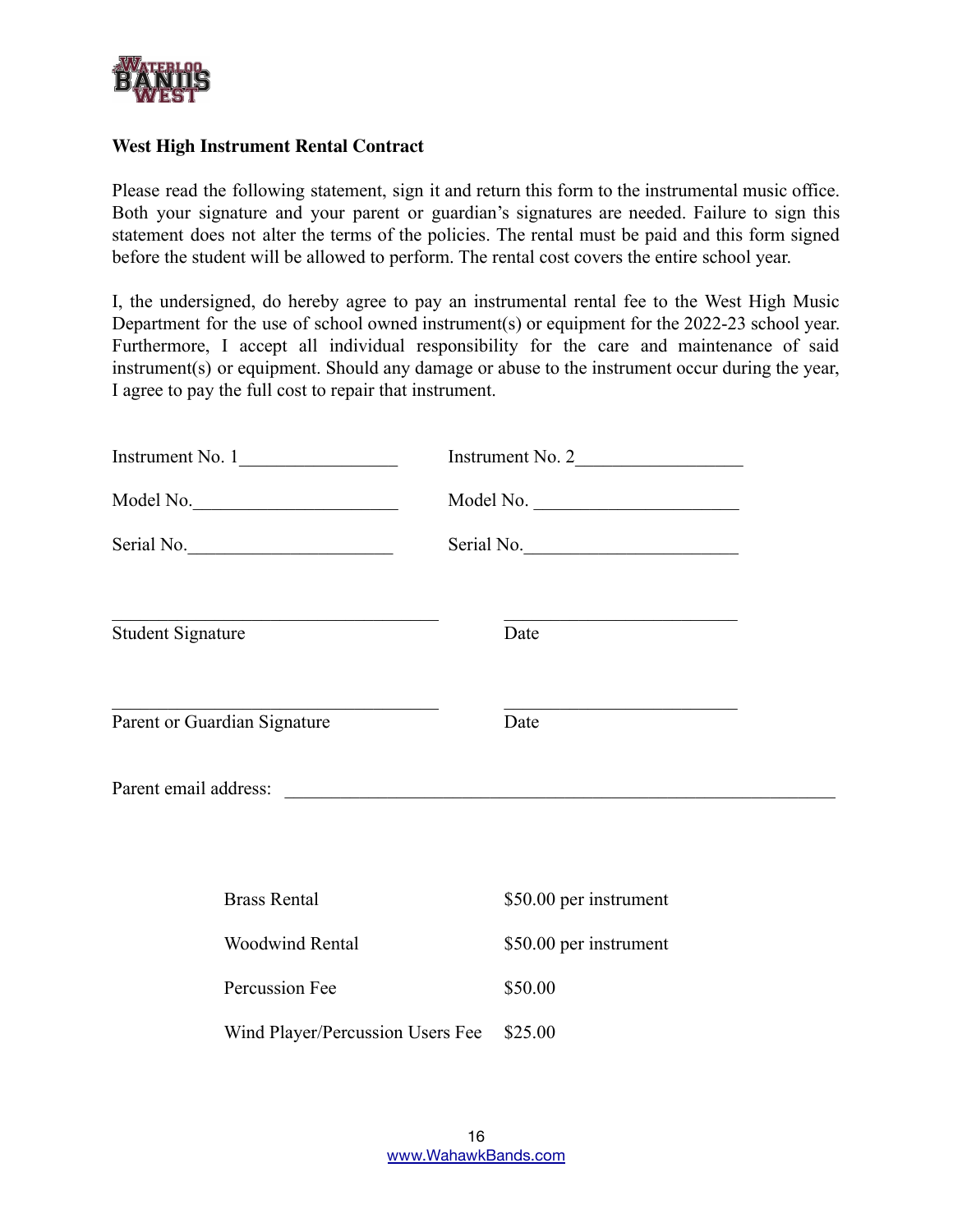